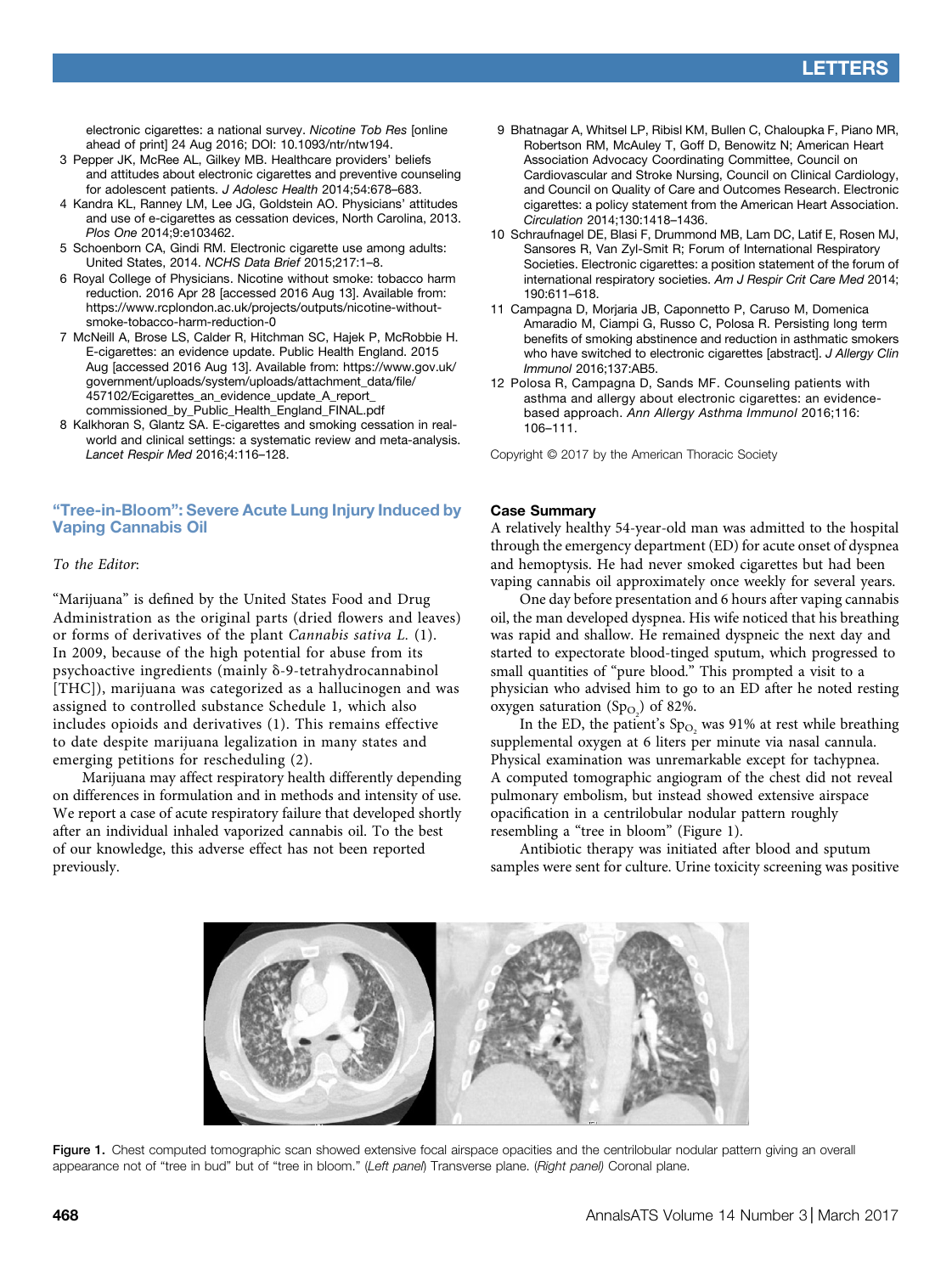

Figure 2. Focal hemorrhage, organizing pneumonia, and type 2 pneumocyte reactive hyperplasia. (Left pane) Hematoxylin and eosin staining, original magnification  $\times$  110. (Right panel) Hematoxylin and eosin staining, original magnification  $\times$  400.

for cannabinoids only. The patient was admitted to the intensive care unit on 50% oxygen via nasal cannula at a high flow rate to maintain Sp<sub>O<sub>2</sub></sub>  $\geq$  92%.

Flexible bronchoscopy yielded bloody lavage fluid suspicious for diffuse alveolar hemorrhage, with 61% neutrophils, 8% lymphocytes, and 2% eosinophils. Flow cytometry of the fluid showed a CD4/CD8 ratio of 0.46. Histopathology of alveolar tissue obtained via transbronchial biopsy showed organizing pneumonia (Figure 2). Urine antigens for legionella and histoplasmosis were negative. An upper respiratory viral panel was negative and HIV serology and rheumatologic tests were all negative. Microbiologic culture was negative for all samples.

The patient's oxygen requirement declined rapidly after the first day. He was discharged to home on Day 5 with ambulatory  $Sp<sub>O<sub>2</sub></sub> >95%$  while breathing ambient air. Because of the rapid improvement, he was not treated with a corticosteroid. A repeat computed tomographic scan of the chest obtained 2 weeks after discharge showed complete resolution of lung opacities (Figure 3).

#### **Discussion**

We believe that vaping a product sold as cannabis oil was the cause of our patient's respiratory failure, given the temporal relationship between inhalation and the onset of symptoms, his rapid improvement without further exposure, and the fact that no other plausible cause was identified. The findings of pulmonary alveolar hemorrhage, neutrophil-predominant lavage, a reverse CD4/CD8 ratio (3), and organizing pneumonia in lung tissue biopsy specimens further support acute inhalational lung injury as the cause of respiratory failure.

Detrimental respiratory effects have been associated with the inhalation of combustion products of marijuana, including smoking hand-rolled leaves (joints) or water pipes (bong). Acute use can cause pneumothorax (4) and bronchodilation, which was exploited to treat asthma in the 19th century (5). Habitual use increases the prevalence of respiratory symptoms such as chronic cough and dyspnea (6). Chronic bronchitis is likely caused by products of combustion, which include pyrolytics such as tar and irritants such as ammonia and nitrogen oxides (7). Whether inhalation of marijuana smoke can cause emphysema or lung cancer is controversial (6, 8, 9). Marijuana smoke inhalation, which may be associated with damage to the pulmonary epithelial barrier (10), has rarely been reported to cause severe lung injury (11–13).

Vaporizing systems were developed with the goal of reducing the adverse respiratory effects of inhaling tobacco and cannabis derivatives. Ideally, cannabis vaporizers should have high efficiency for delivering THC and should minimize the generation of deleterious byproducts. Currently available products are designed to achieve those goals by heating dried marijuana parts to a temperature above  $180^{\circ}$ C (to vaporize cannabinoids) and below  $230^{\circ}$ C (to avoid combustion)



Figure 3. Repeated computed tomographic chest scan 2 weeks after the initial one, showing complete resolution of the airspace opacities.